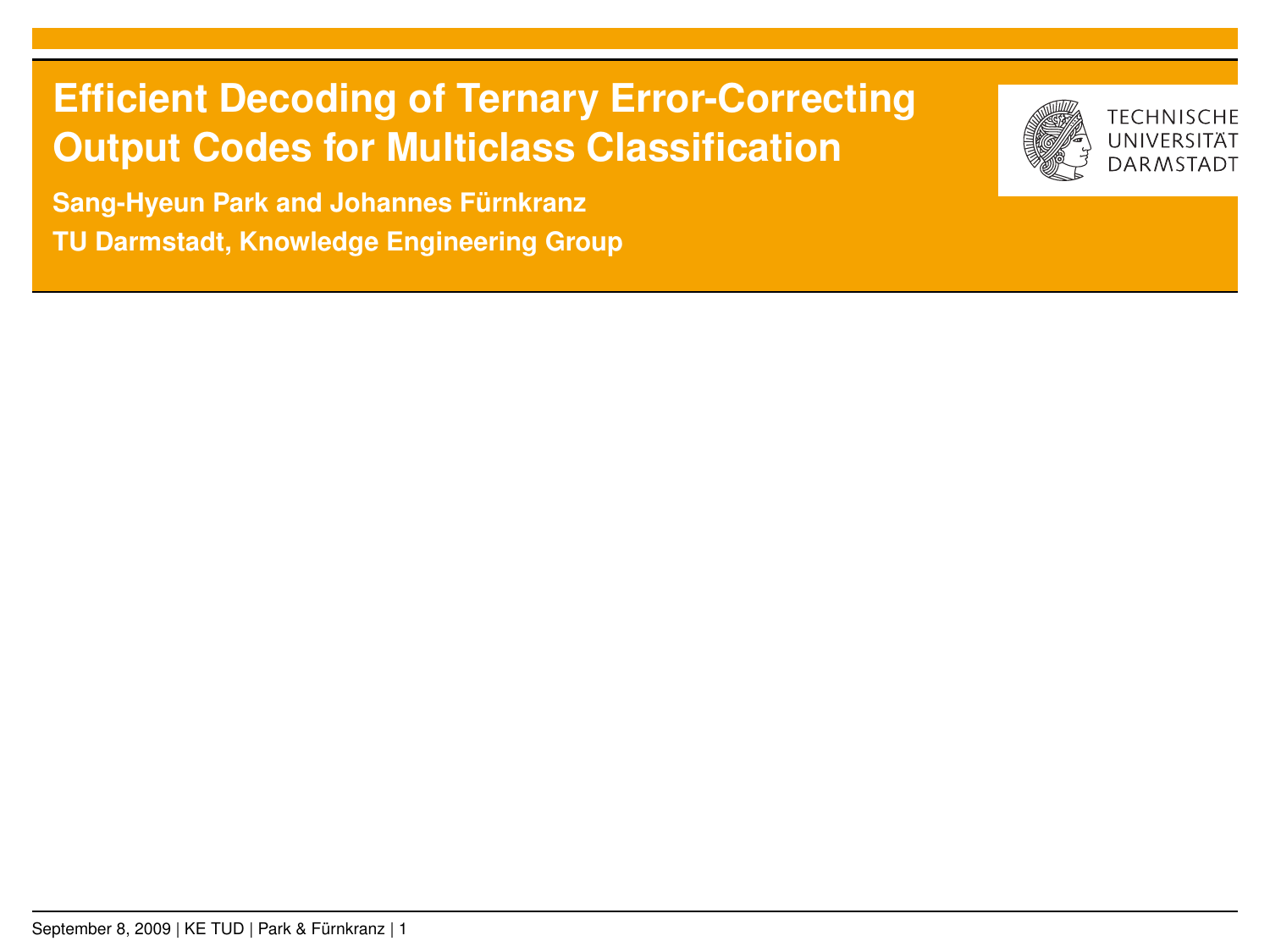## **Overview**



- 1. Introduction
- 2. Error-Correcting Output Codes (ECOC)
- 3. Efficient Decoding of ECOC (QUICKECOC algorithm)
- 4. Experiments
- 5. Conclusions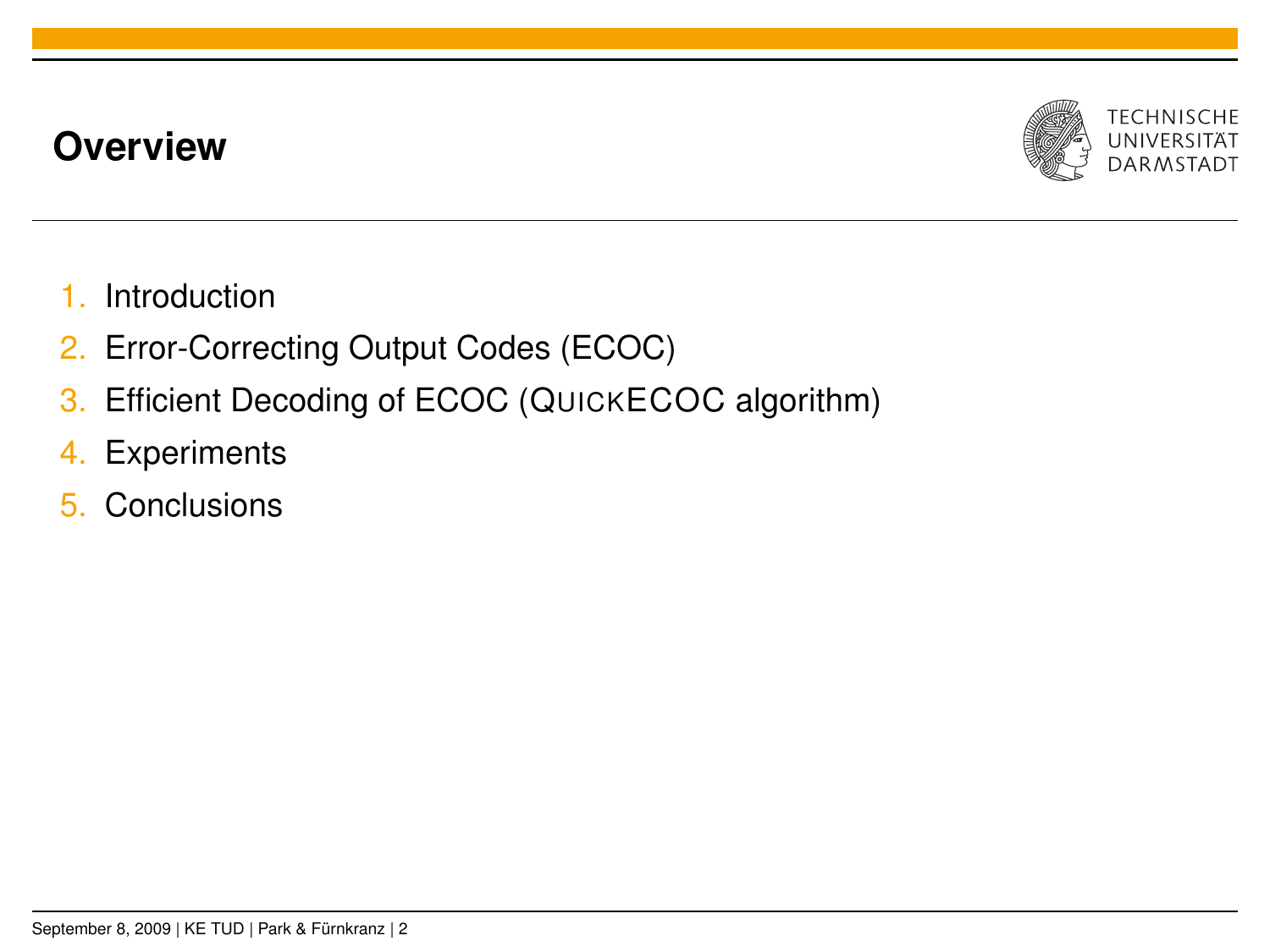## **1. Introduction**



- $\triangleright$  Error-Correcting Output Codes are a well-known technique for handling multiclass classification
- $\triangleright$  transforms a *k*-class problem into a series of binary problems
- <sup>I</sup> Typically the number of classifiers exceeds the number of classes, which yields a better error-correcting and detection ability
- $\triangleright$  increase in prediction accuracy comes in general with an computational increase at training and testing

## Our Focus: Efficient Testing Phase

Generalization of QWeighted (Park and Fürnkranz, 2007) to arbitrary ternary ECOCs.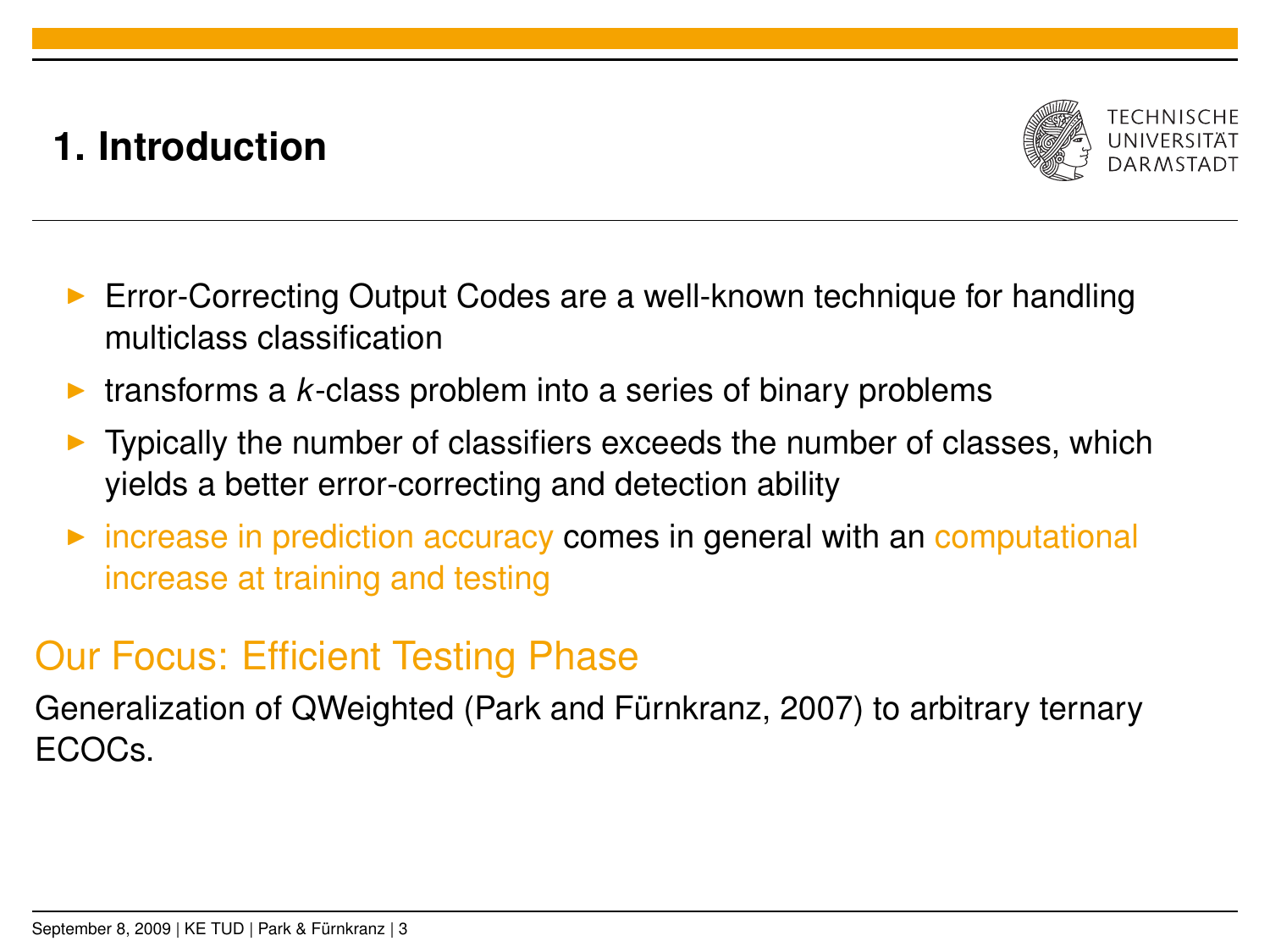#### **2. Error-Correcting Output Codes Definition, Decomposition**



- <sup>I</sup> Error-Correcting Output Codes (Dietterich and Bakiri, 1995) are a general framework for:
	- $\triangleright$  decomposition of a multiclass problem to a set of binary classification problems
	- decoding individual binary predictors to an unified multi-class prediction
	- all relevant information is summarized in a so-called coding matrix *k*×*n*

$$
(m_{i,j})=M\in\{-1,1\}^{k\times}
$$

|  | $f_1$ $f_2$ $f_3$ $f_4$ $f_5$ $f_6$                                                                                                                                           |  |  |
|--|-------------------------------------------------------------------------------------------------------------------------------------------------------------------------------|--|--|
|  |                                                                                                                                                                               |  |  |
|  |                                                                                                                                                                               |  |  |
|  |                                                                                                                                                                               |  |  |
|  | $\begin{array}{c cccccccc} C_1 & 1 & 1 & 1 & -1 & -1 & -1 \\ C_2 & 1 & -1 & -1 & 1 & 1 & -1 \\ C_3 & -1 & -1 & -1 & 1 & -1 & 1 \\ C_4 & -1 & -1 & 1 & -1 & 1 & 1 \end{array}$ |  |  |

**EXECUTE:** Allwein et al. (2000) generalized to "ternary" case, i.e.  $M \in \{-1, 0, 1\}^{k \times n}$ , where 0-symbol means that the corresponding class is ignored during training for the classifier in the column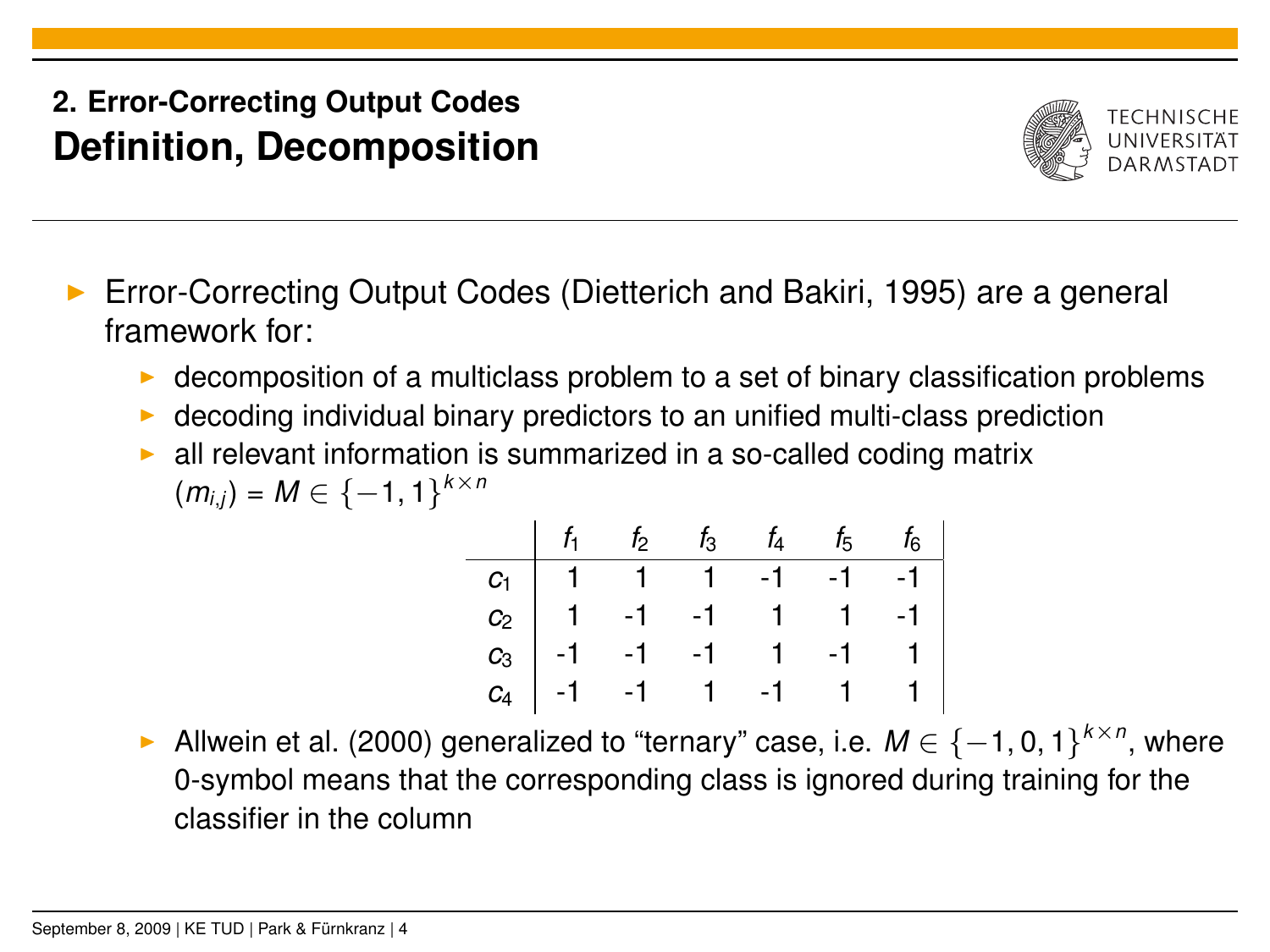## **2. Error-Correcting Output Codes Decoding**



# Traditional ECOC Decoding (Hamming Distance)

$$
\mathsf{argmin}_{i \in k} d_H(c\vec{w}_i, \vec{p})
$$
\n
$$
M = \begin{pmatrix} 1 & 1 & 1 & -1 & -1 & -1 \\ 1 & -1 & -1 & 1 & 1 & -1 \\ -1 & -1 & -1 & 1 & -1 & 1 \\ -1 & -1 & -1 & 1 & -1 & 1 \\ -1 & -1 & 1 & -1 & 1 & 1 \end{pmatrix}
$$
\n
$$
\vec{p} = (p_1, p_2, p_3, p_4, p_5, p_6)
$$

## **Alternatives**

- ▶ Euclidian Distance, Attenuated Euclidian & Hamming Distance
- (Allwein et al., 2000) Loss based (with ternary ECOC)
- (Escalera et al., 2006) Laplace Strategy and Beta Density Strategy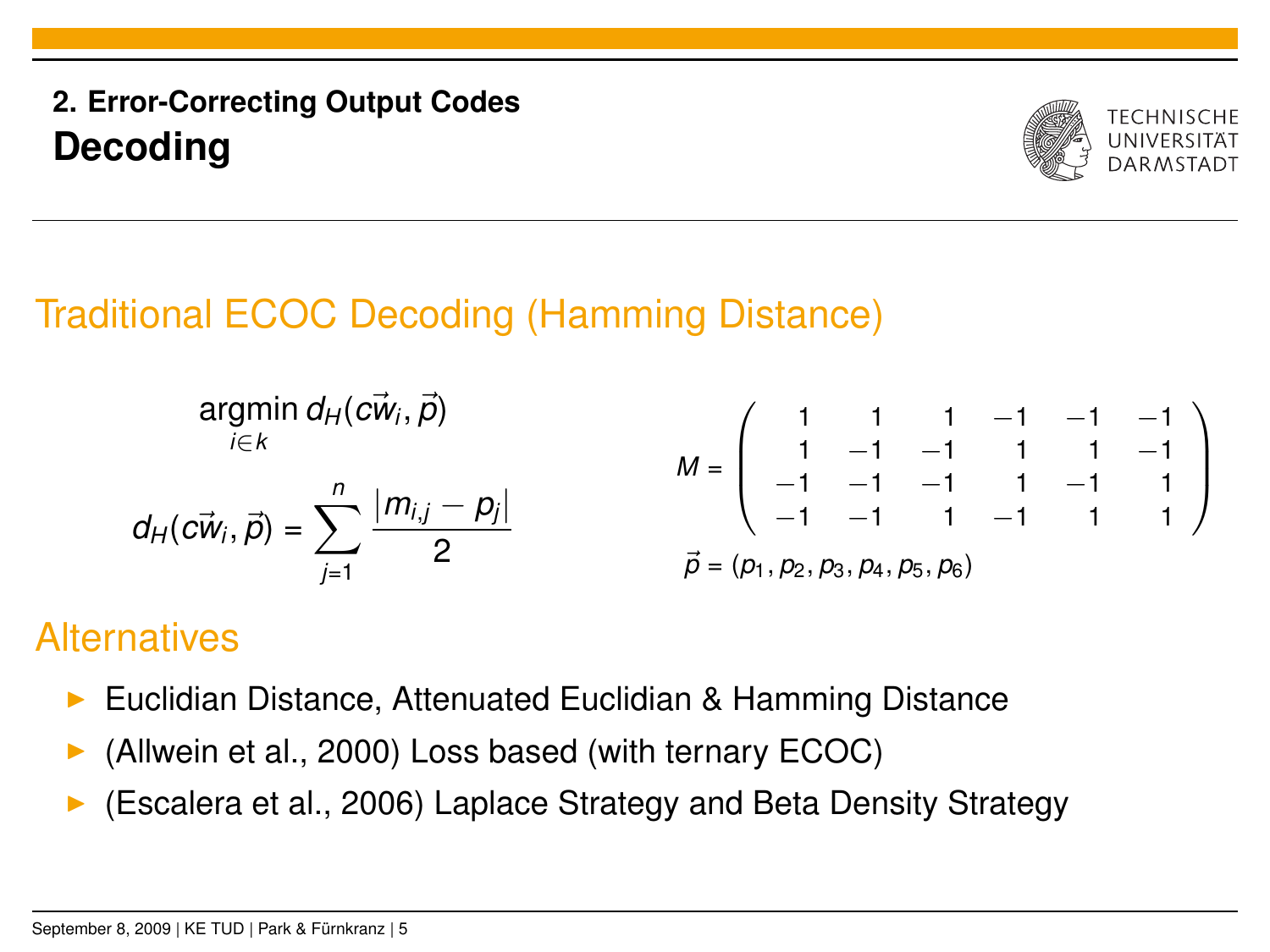#### **2. Error-Correcting Output Codes Code Types**



- two types of exhaustive ternary codes
	- 1. (*k*, *l*)-exhaustive codes: all possible classifiers with *l* non-zero symbols
	- 2. a cumulative version, which subsumes in addition (*k*, *j*)-exhaustive codes with *j* ≤ *l*
- two types of random ternary codes
	- 1. the probability of the zero symbol can be specified (sparsity)
	- 2. random selection from the set of all possible classifiers
- Coding Theory
	- $\triangleright$  BCH Codes as a representative
		- $\blacktriangleright$  has been studied in depth
		- minimum Hamming distance can be specified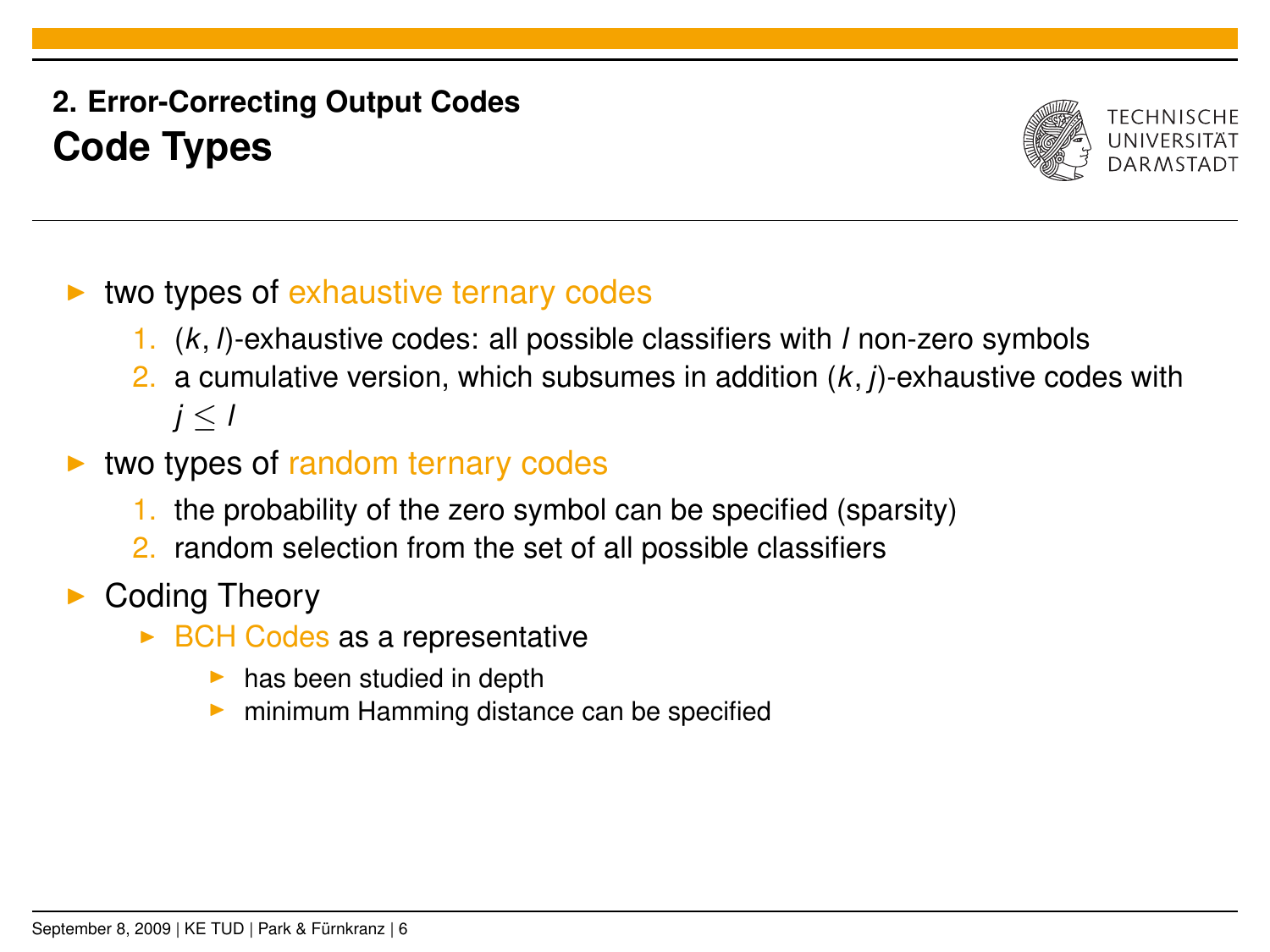# **3. Efficient Decoding of ECOC**



- <sup>I</sup> Generalization of QWEIGHTED(Park and Fürnkranz, 2007), a simple efficient voting-based pairwise prediction algorithm, to ternary ECOC decoding
	- $\triangleright$  guaranteed to produce the same result as with original decoding
- **OWEIGHTED** 
	- basic idea: not all pairwise comparisons are needed for determining only the winner class
		- imagine the voting process as a tournament of two-player games
		- $\triangleright$  consider dominant player who can not be caught up
	- **Example 2** algorithm in one sentence: *Evaluate always the classifier of the two best classes (w.r.t voting) until the best class has no evaluations left.*
		- $\triangleright$  quickly emerge current favorite as winner (and avoid unnecessary evaluations)
		- or quickly replace favorite reasonable that the true winner is among the stronger competitors

#### **Above points hold also for ECOC Decoding**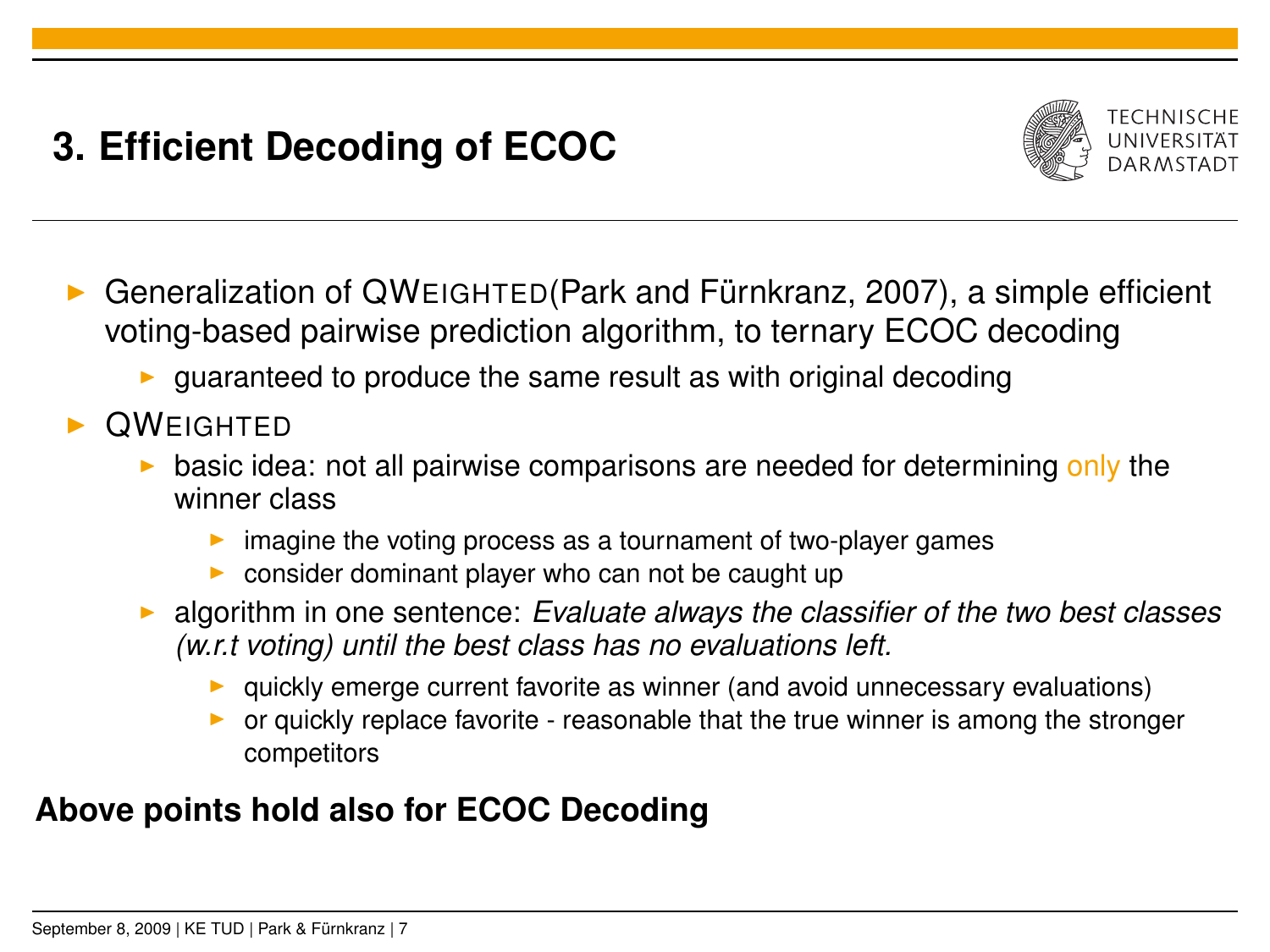## **3. Efficient Decoding of ECOC QuickECOC algorithm in Steps**



The QUICKECOC algorithm consists of the following steps:

- 1. Selection of the Next Classifier
- 2. Classifier Evaluation and Update of rel. statistics
- 3. Test Stopping Criterion
- 4. if Test fails, repeat with 1.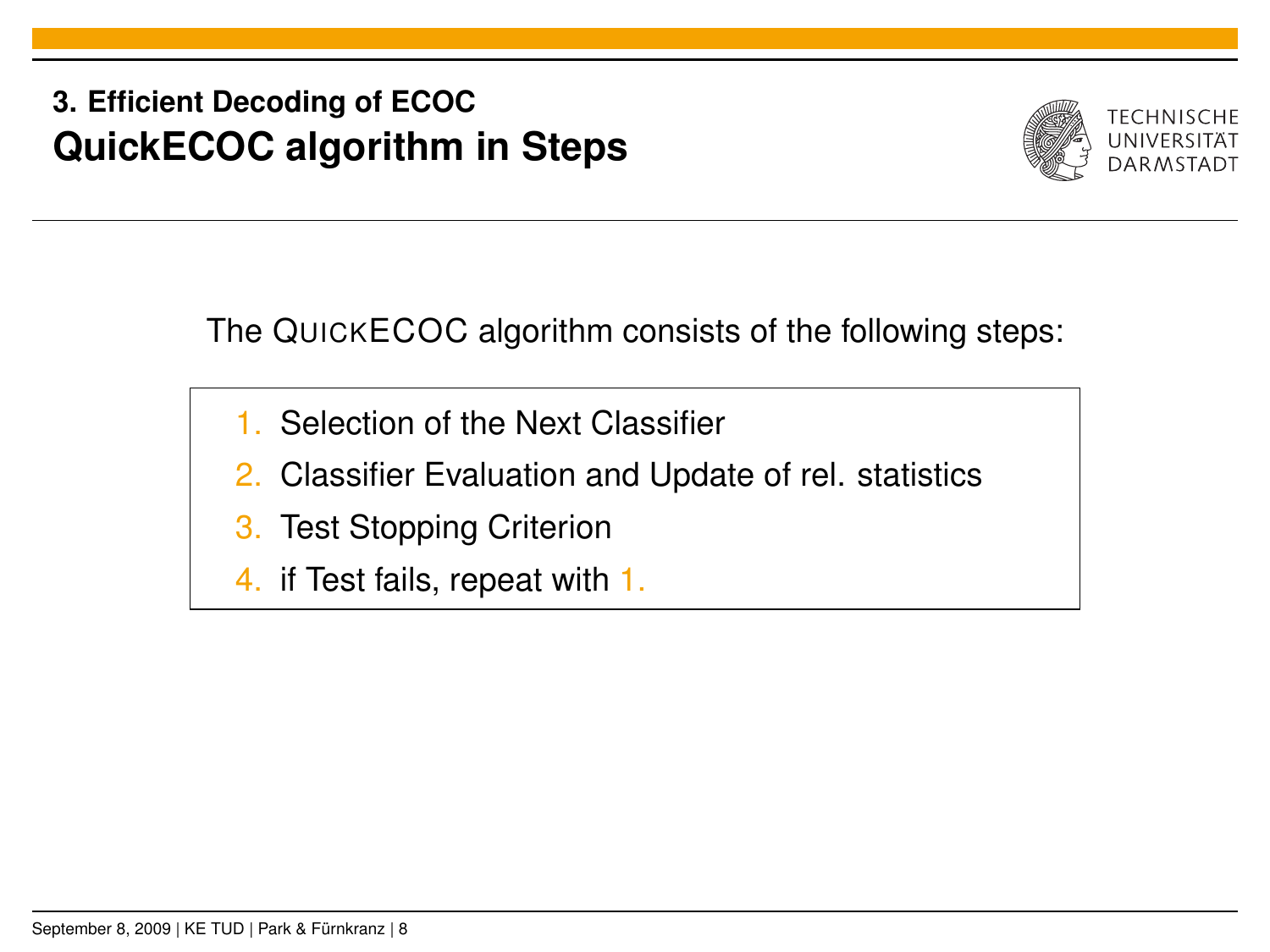#### **3. Efficient Decoding of ECOC Selection of the next Classifier**



## QWEIGHTED (pairwise classification)

- ► Selection: favorite class c<sup>\*</sup> vs. strongest competitor class
- above selection is deterministic

# **QUICKECOC**

- $\triangleright$  Problem: ECOC classifiers involve in general more than two classes
- ► Solution: Compute a score for all classifiers  $f_j$  involving  $c^*$ :

 $s(j) = \sum_{i \in K_j} r(i)$  and select  $j^* = \text{argmax}_j s(j)$ 

- $\triangleright$   $K_j$  is the set of classes which are involved in  $f_j$  and are discriminated against in it against *c* ∗
- $\triangleright$  "select the classifier which discriminates the favorite class against the greatest number of strong competitors"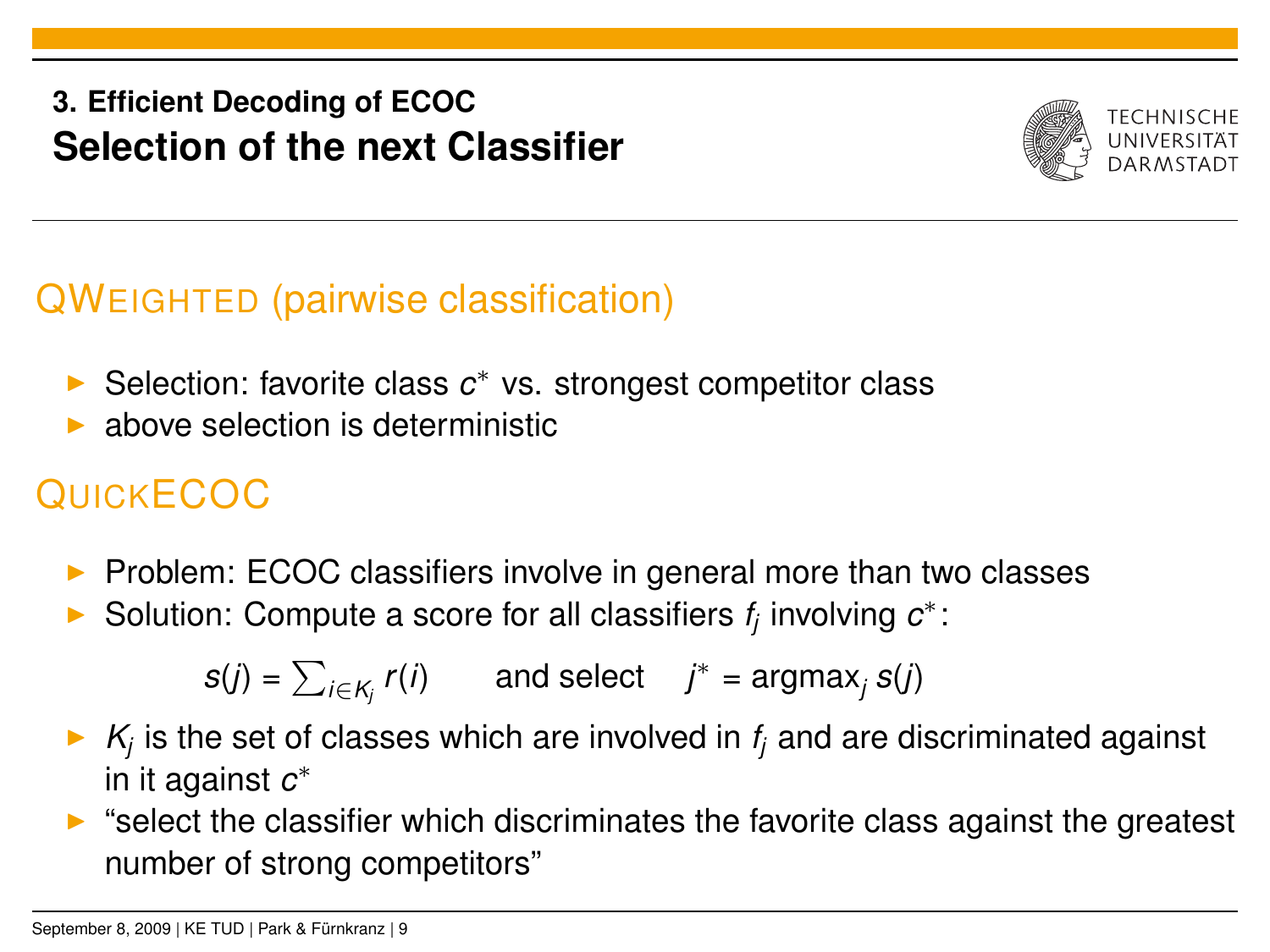## **3. Efficient Decoding of ECOC Stopping Criteria**



- <sup>I</sup> key idea: stop the evaluation process as soon as it is clear which class will be predicted; determine if current favorite can not be caught up by other classes
- ► Here: if in the worst case the hamming distance of  $c^*$  is smaller than all current hamming distances of all other classes  $\rightarrow$  STOP

# Worst-Case Scenario

- ► naive: consider remaining classifiers of  $c^*$ , assume worst-case, w.r.t Hamming Distance  $\rightarrow$  count remaining classifiers
- slightly better:
	- **n** maintain for each class  $c_i$  a separate bound  $l_i$  (worst-case increase)
	- ► for all remaining evaluations  $f_j$  involving  $c^*$ :
		- ► if  $f_j$  discriminates  $c^*$  against  $c_j$ , increment  $l_j$  with 1 (assume negative result for  $c^*$ )
		- ► else if  $c_i$  is not involved in  $f_j$  increment  $l_i$  with 0.5
	- ▶ Stopping Criterion: STOP if for each class  $c_i$  :  $d_H(c^*) + l_i < d_H(c_i)$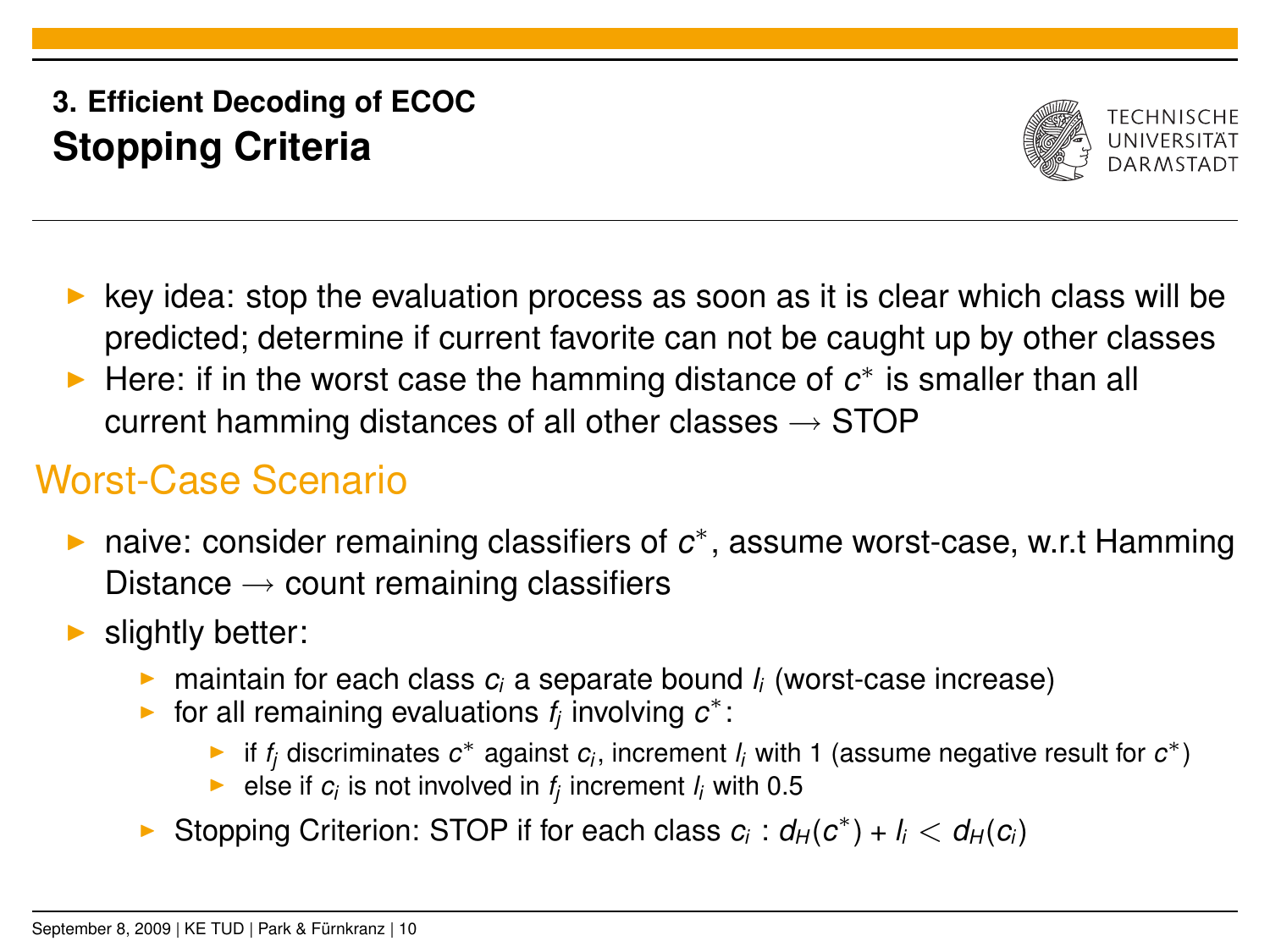# **4. Experiments**



# Experimental Setup

- ► 5 encoding strategies: BCH Codes and two versions each of exhaustive and random codes.
- ► 7 decoding methods: Hamming, Euclidian, Att. Euclidian, linear loss-based, exponential loss-based, Laplacian Strategy and Beta Density Probabilistic **Pessimistic**
- $\triangleright$  7 multiclass datasets with  $k \leq 8$  arbitrarily selected from the UCI Machine Learning Repository (Asuncion and Newman, 2007)

All experiments were performed within WEKA with J48 as base-learner and 10-fold stratified cross-validation.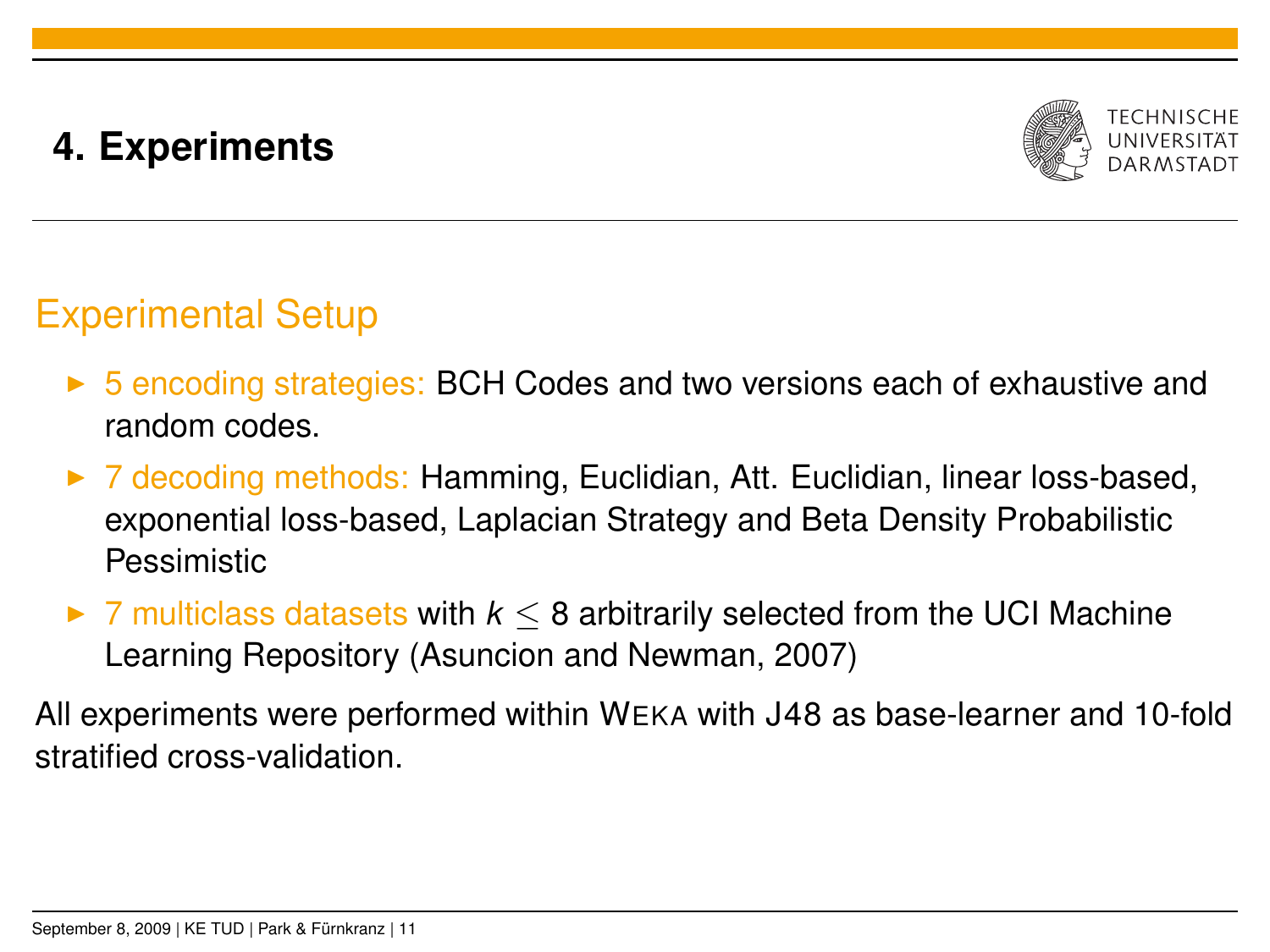## **4. Experiments Reduction in Number of Evaluations**



Table: QUICKECOC performance using Hamming decoding and exhaustive ternary codes. (The left value depicts the number of average classifier evaluations by QUICKECOC and the right value in italic shows the ratio of it to the full number of classifiers.)

|                | vehicle        | derm.       | auto                       | glass                                                    | ZOO          | ecoli                     | machine      |
|----------------|----------------|-------------|----------------------------|----------------------------------------------------------|--------------|---------------------------|--------------|
|                | $2$ 3.82 0.637 | 7.12 0.475  | 7.95 0.379                 | 9.990.476                                                | 9.48 0.451   | 11.75 0.420               | 11.60 0.414  |
| 3 <sup>1</sup> | 7.91 0.659     | 26.05 0.434 | 42.86 0.408                | 43.47 0.414                                              | 41.64 0.397  | 58.85 0.350               | 57.90 0.345  |
| 4 <sup>1</sup> | 15.650.808     |             |                            | 46.30 0.441 115.22 0.470 116.45 0.475                    | 107.03 0.437 | 199.31 0.407              | 194.81 0.398 |
| 5              |                |             |                            | 43.11 0.479   163.67 0.520   163.98 0.521   148.50 0.471 |              | 369.06 0.439              | 355.23 0.423 |
| 6              |                |             | 16.54 0.534   114.87 0.529 | 116.77 0.538                                             |              | 102.41 0.472 394.25 0.454 | 369.19 0.425 |
| 7 <sup>1</sup> |                |             | 34.24 0.543                | 37.84 0.601                                              | 31.52 0.500  | 234.80 0.466              | 218.09 0.433 |
| 8              |                |             |                            |                                                          |              | 62.17 0.490               | 57.27 0.451  |

- in all cases a reduction was possible
- <sup>I</sup> QUICKECOC performance seems to benefit of increased class-count resp. number of classifiers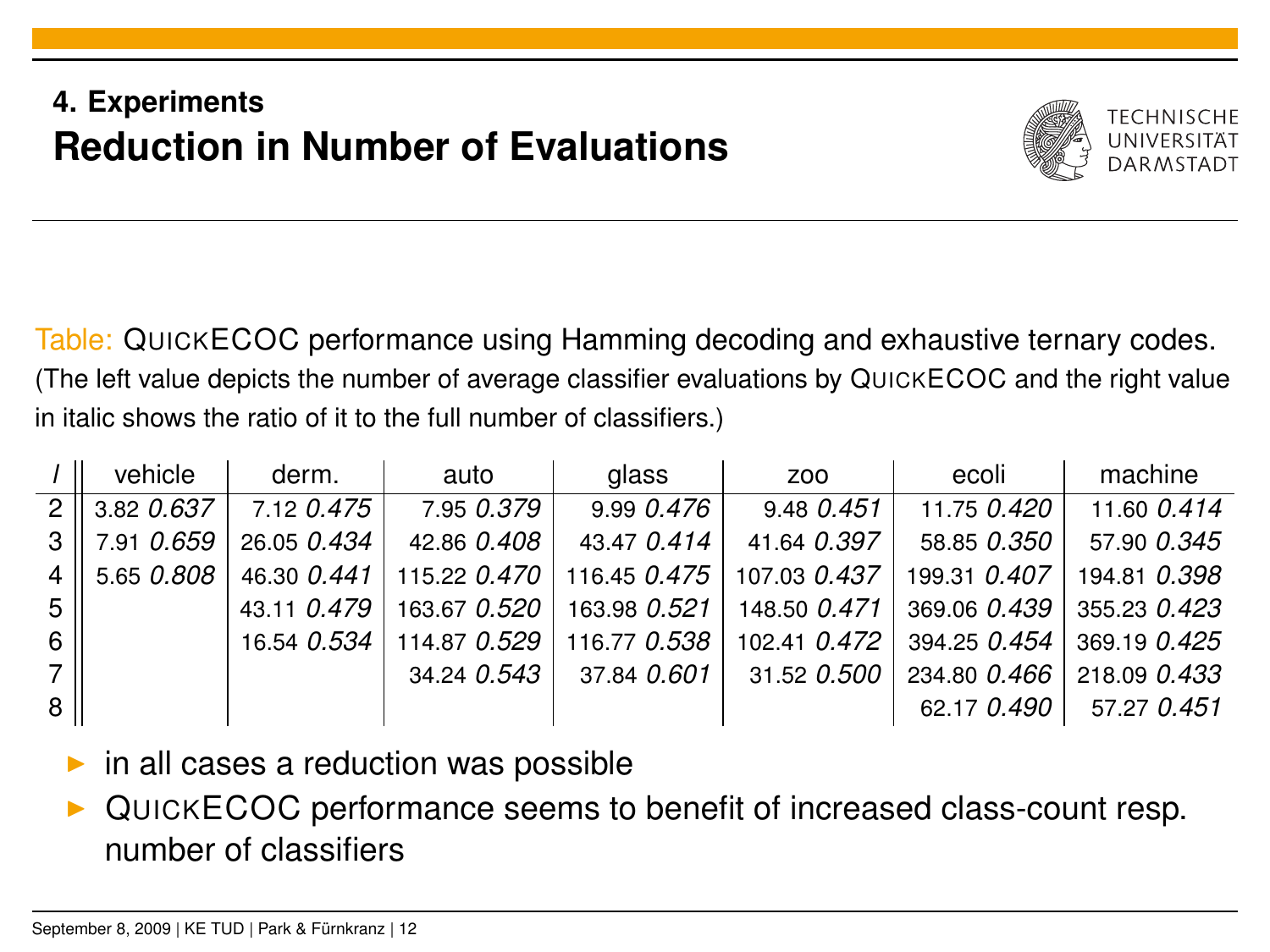## **4. Experiments Reduction in Number of Evaluations**



#### Table: QUICKECOC performance on BCH codes

|     | vehicle | derm. | auto  | glass | Z <sub>00</sub> | ecoli | machine |
|-----|---------|-------|-------|-------|-----------------|-------|---------|
|     | 0.764   | 0.774 | 0.851 | 0.880 | 0.834           |       |         |
| 15  | 0.646   | 0.656 | 0.699 | 0.717 | 0.659           | 0.670 | 0.648   |
| 31  | 0.571   | 0.564 | 0.607 | 0.662 | 0.581           | 0.602 | 0.558   |
| 63  | 0.519   | 0.506 | 0.567 | 0.616 | 0.517           | 0.540 | 0.509   |
| 127 | 0.489   | 0.447 | 0.522 | 0.565 | 0.477           | 0.493 | 0.459   |
| 255 | 0.410   | 0.380 | 0.450 | 0.467 | 0.397           | 0.417 | 0.388   |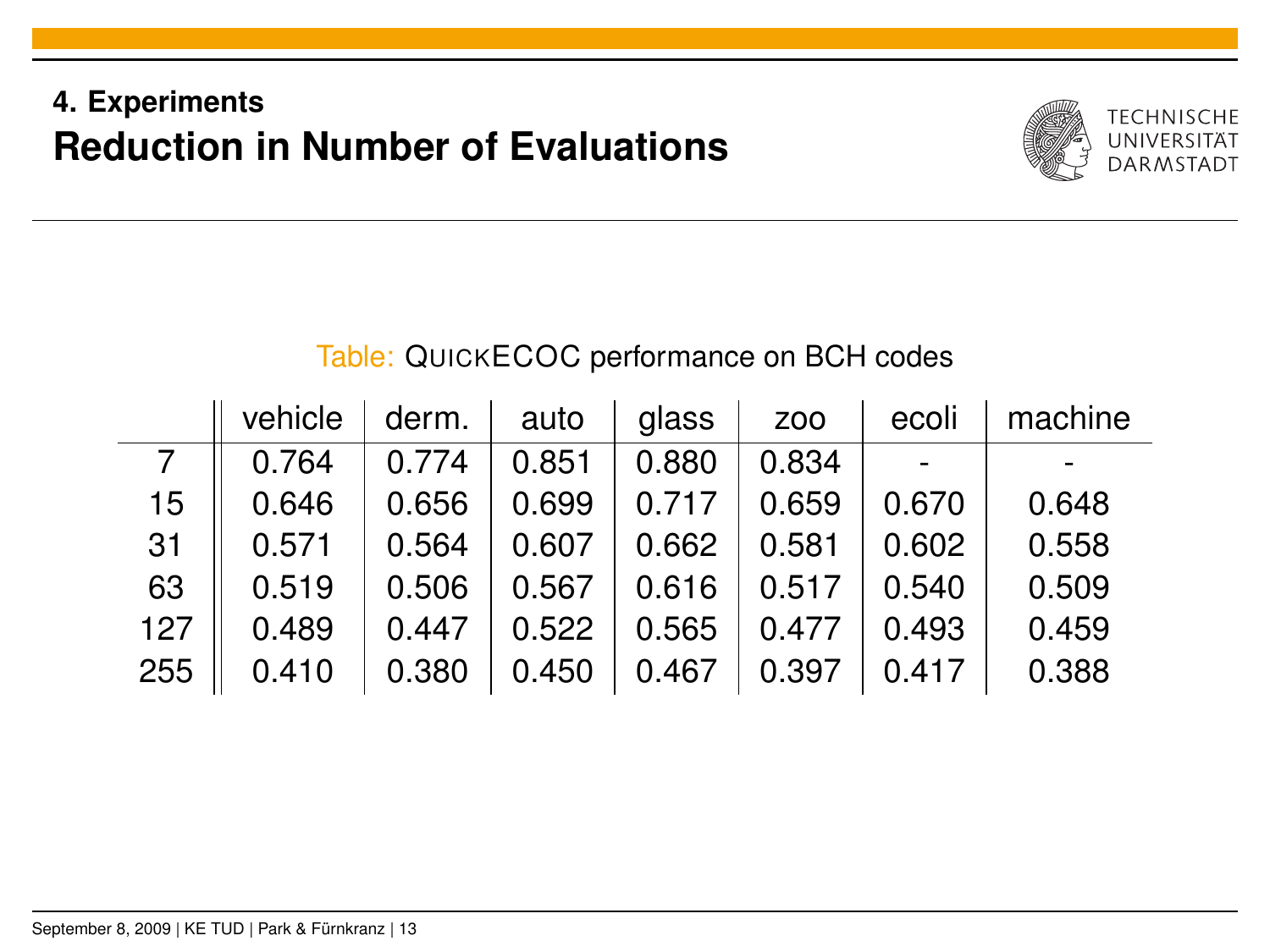## **4. Experiments Sparsity of Coding Matrices**





Figure: QUICKECOC performance of random codes in dependence of sparsity

September 8, 2009 | KE TUD | Park & Fürnkranz | 14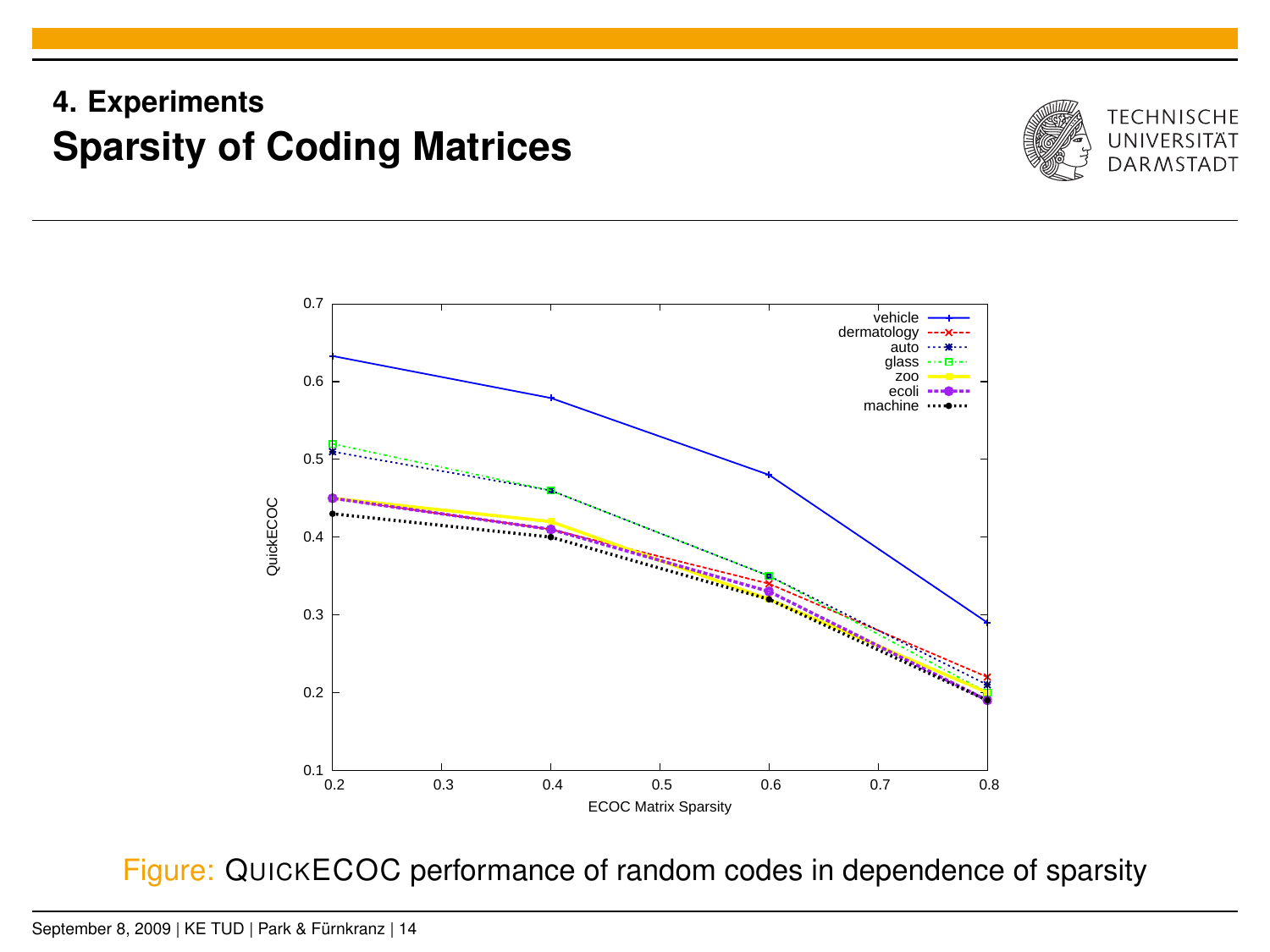## **4. Experiments Various Decoding Methods**



Table: QUICKECOC performance on *ecoli* with all decoding methods and cumulative exhaustive ternary codes

|         |       |       | Hamming   Euclidian   A. Euclidian | LBL   LBE |       | Laplace | <b>BDDP</b> | $\mathcal{N}$ |
|---------|-------|-------|------------------------------------|-----------|-------|---------|-------------|---------------|
| $l = 2$ | 0.420 | 0.420 | 0.420                              | 0.399     | 0.398 | 0.406   | 0.426       | -28           |
| $1 = 3$ | 0.331 | 0.331 | 0.331                              | 0.335     | 0.350 | 0.332   | 0.333       | 196           |
| $l = 4$ | 0.377 | 0.377 | 0.377                              | 0.383     | 0.402 | 0.374   | 0.375       | 686           |
| $l = 5$ | 0.400 | 0.400 | 0.400                              | 0.414     | 0.439 | 0.399   | 0.401       | 1526          |
| $l = 6$ | 0.421 | 0.421 | 0.421                              | 0.437     | 0.466 | 0.419   | 0.418       | 2394          |
| $l = 7$ | 0.427 | 0.427 | 0.427                              | 0.444     | 0.475 | 0.426   | 0.425       | 2898          |
| $1 = 8$ | 0.428 | 0.428 | 0.428                              | 0.446     | 0.477 | 0.427   | 0.426       | 3025          |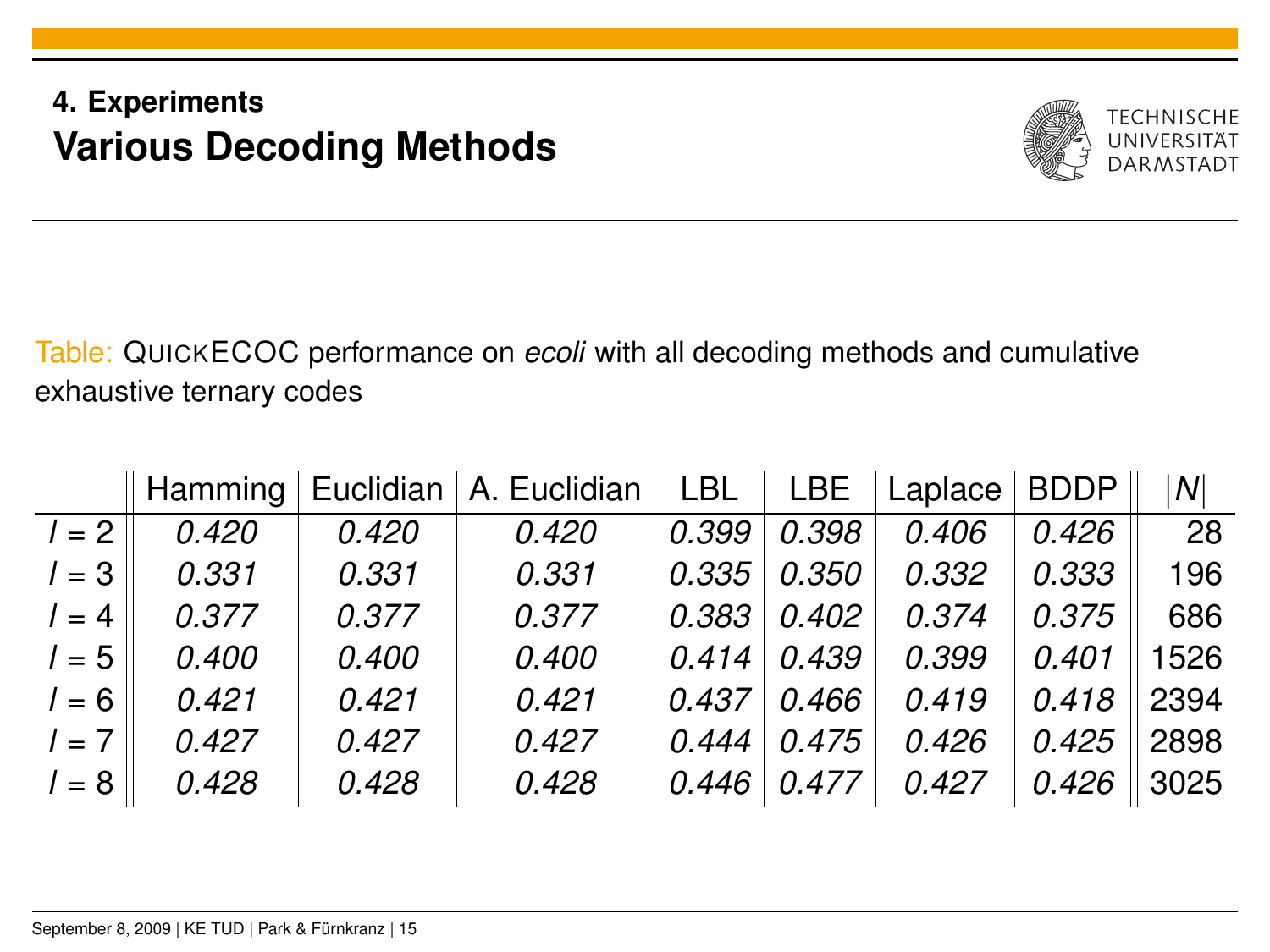# **5. Conclusions**



## **Conclusions**

- presented a general algorithm for reducing the number of classifier evaluations for arbitrary ternary ECOC matrices.
- applicable to a broad spectrum of code types and decoding methods
- increasing sparsity and dimension of ECOC matrix favors reduction performance
- resulting predictions are guaranteed to be equivalent with the original decoding strategy

## Future Work

- Improvement potential for next classifier selection, e.g. active learning ideas
- in-depth analysis of fast decoding methods in Coding Theory because they seem to share some similarities

September 8, 2009 | KE TUD | Park & Fürnkranz | 16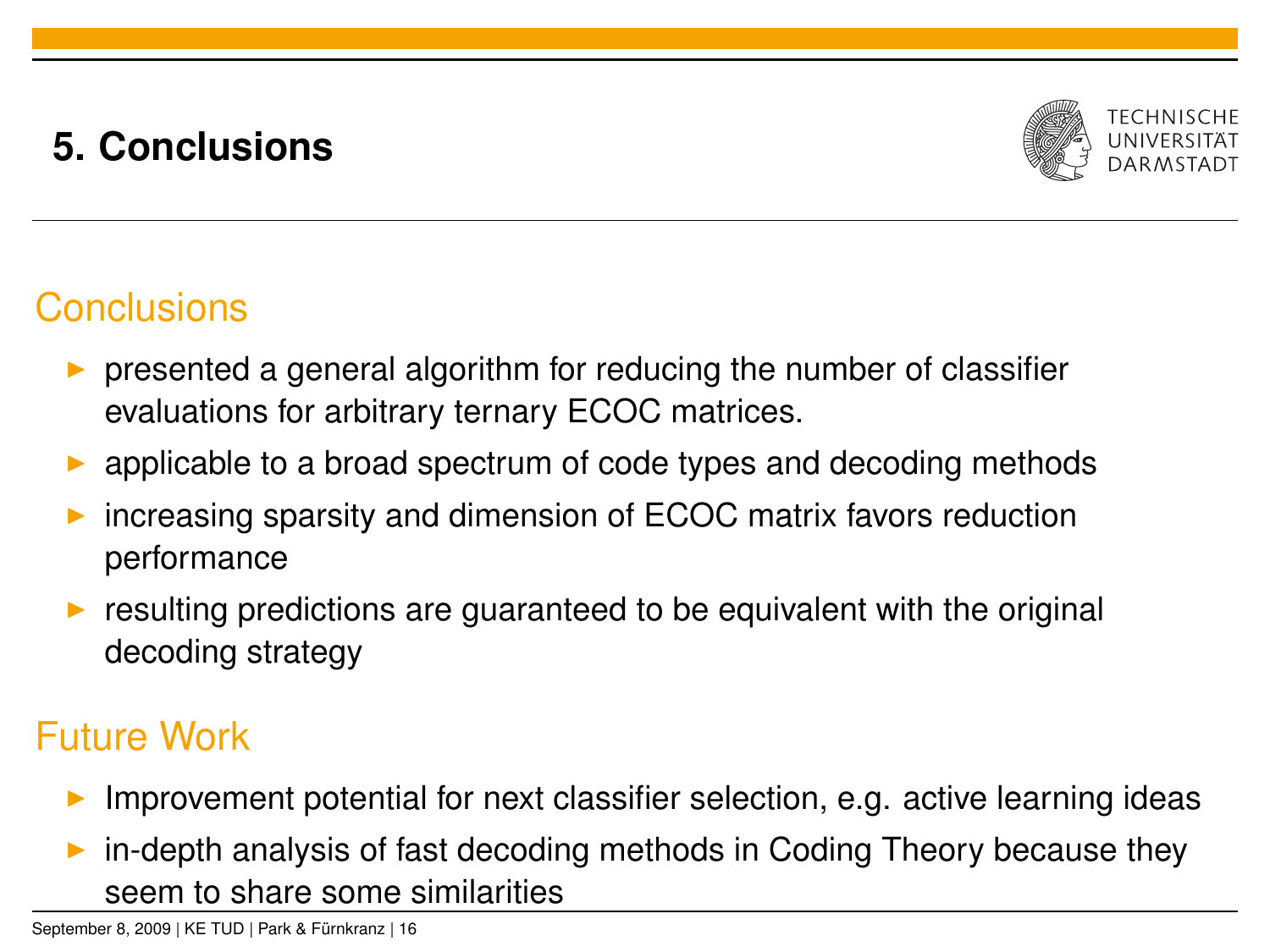## **References**



- Erin L. Allwein, Robert E. Schapire, and Yoram Singer. Reducing multiclass to binary: A unifying approach for margin classifiers. *Journal of Machine Learning Research*, 1:113–141, 2000.
- A. Asuncion and D.J. Newman. UCI machine learning repository, 2007. URL <http://www.ics.uci.edu/~mlearn/MLRepository.html>.
- Thomas G. Dietterich and Ghulum Bakiri. Solving multiclass learning problems via error-correcting output codes. *Journal of Artificial Intelligence Research*, 2:263–286, 1995.
- Sergio Escalera, Oriol Pujol, and Petia Radeva. Decoding of ternary error correcting output codes. In José Francisco Martínez Trinidad, Jesús Ariel Carrasco-Ochoa, and Josef Kittler, editors, *CIARP*, volume 4225 of *Lecture Notes in Computer Science*, pages 753–763. Springer, 2006.
- Sang-Hyeun Park and Johannes Fürnkranz. Efficient pairwise classification. In Joost N. Kok, Jacek Koronacki, Ramon López de Mántaras, Stan Matwin, Dunja Mladenic, and Andrzej Skowron, editors, *ECML*, volume 4701 of *Lecture Notes in Computer Science*, pages 658–665. Springer, 2007.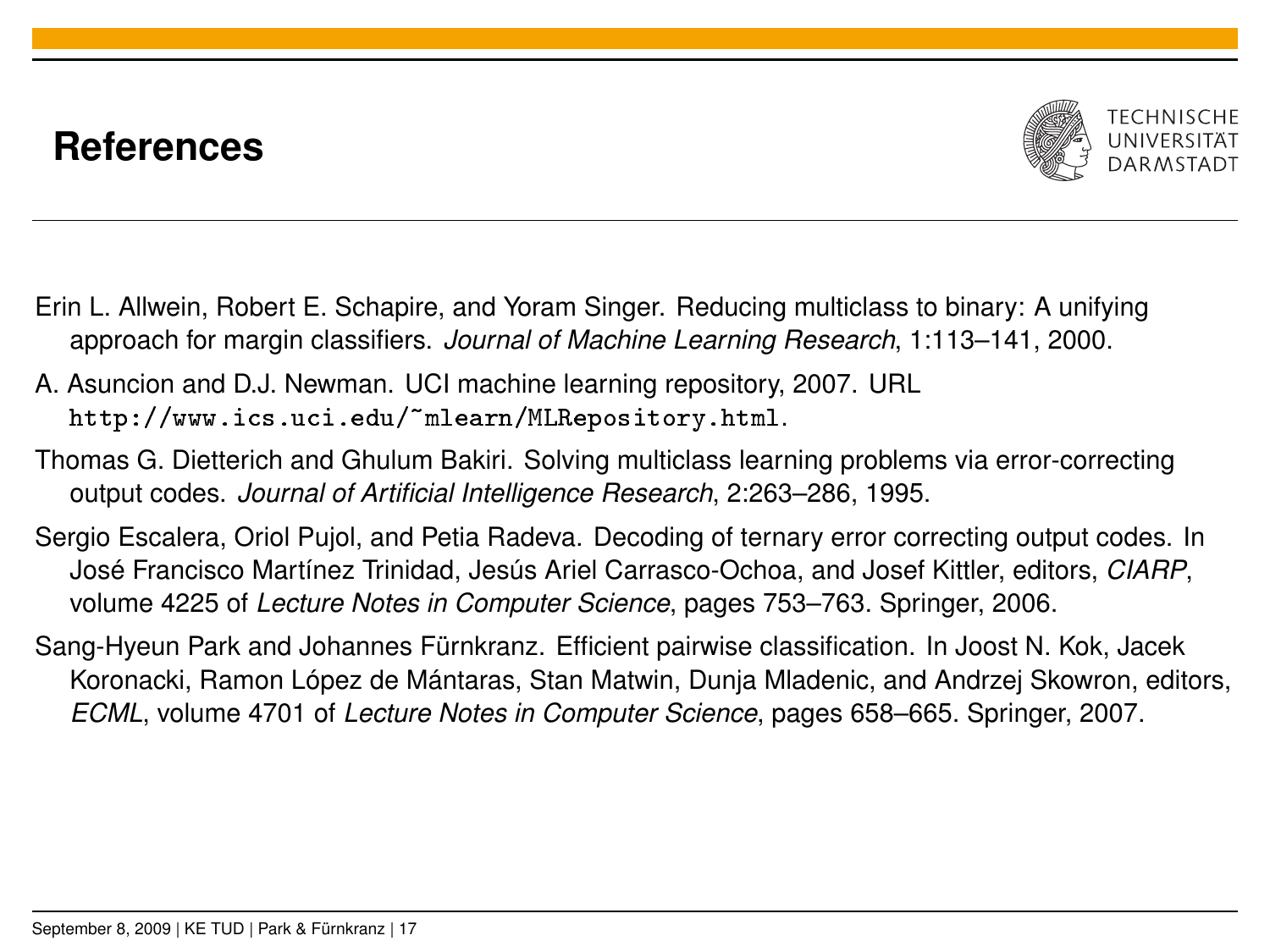## **Further Evaluations**



Table: QUICKECOC Performance on datasets with high number of classes.

|       | $k \mid$ exh. $l = 3$ |  | $\vert$ exh. $\vert = 4$             |  | cum. exh. $l = 4$                                        |  |
|-------|-----------------------|--|--------------------------------------|--|----------------------------------------------------------|--|
| veast | $10$   105.92 0.294   |  | 524.13 0.357                         |  | 631.02 0.337                                             |  |
| vowel |                       |  | 11   139.42 $0.282$   797.32 $0.345$ |  | 937.43 0.328                                             |  |
|       |                       |  |                                      |  | soybean 19 443.89  0.153  5351.90  0.197  5804.73  0.192 |  |

|         |      | random1 |       | random2            |       |
|---------|------|---------|-------|--------------------|-------|
| veast   | 10   | 844.02  | 0.296 | 1351.94            | 0.474 |
| vowel   | 11   | 880.89  | 0.306 | 1388.74            | 0.482 |
| soybean | 19 I | 8481.74 |       | $0.282$   12964.83 | 0.431 |